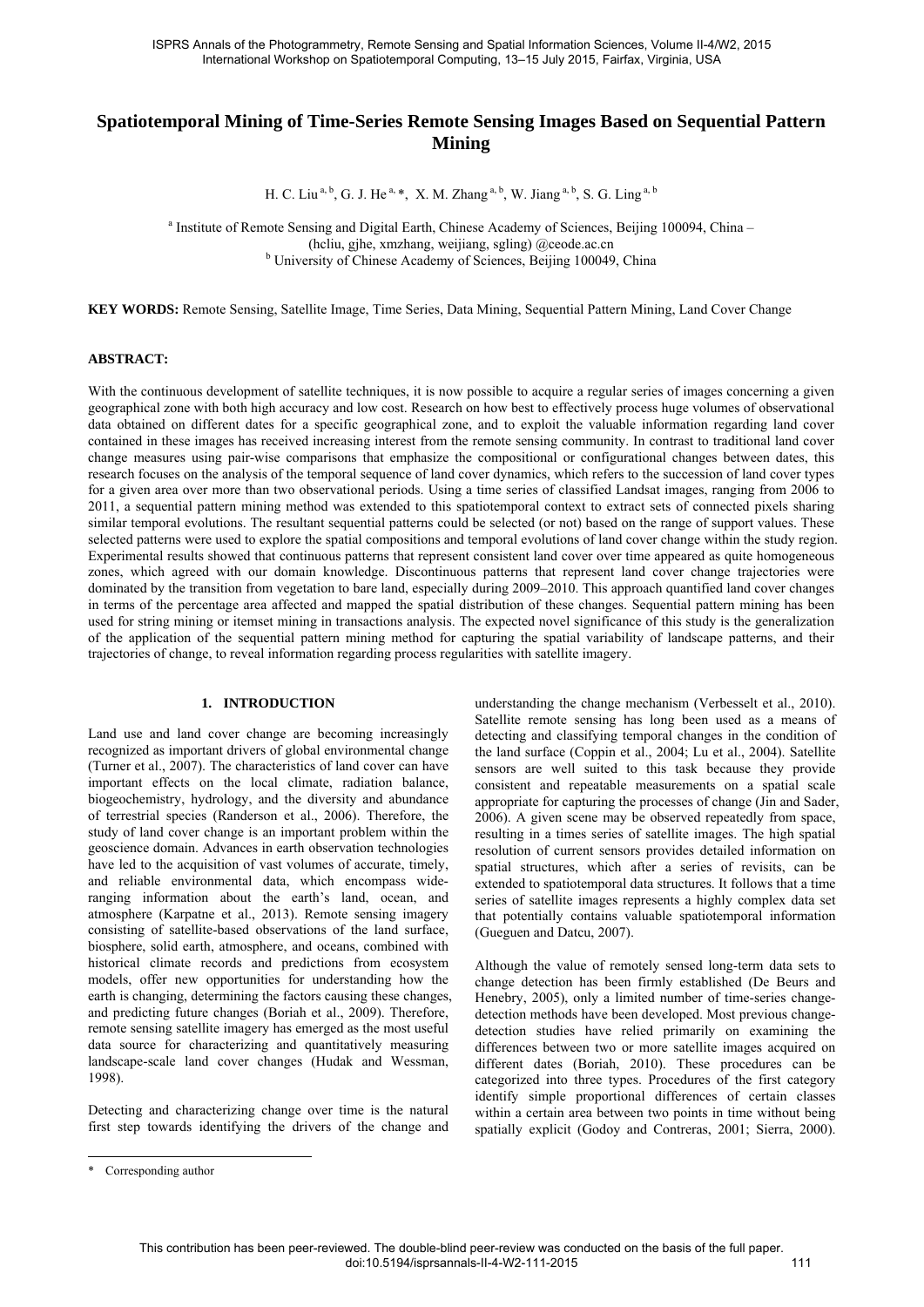The second category procedures involve the calculation of annual rates of change between end-member periods (Lambin and Ehrlich, 1997; Puyravaud, 2003). Methods in the third category quantify changes in the spatial configuration and composition of land cover on multiple dates using pair-wise comparisons (Mertens and Lambin, 2000; Schneider, 2012). One limitation of these methods is the inadequacy of detailed observation and discrimination of the process of land cover change. Actually, temporally, the change process of land cover types can be viewed as a trajectory, which highlights the dynamic character of change (Petit et al., 2001). By analyzing change trajectories, we can investigate the detailed dynamics of change processes (i.e., sequences of successive changes in land cover types). However, such methods used for analyzing change trajectories can usually be found for use with green cover; for example, vegetation (Cai and Wang, 2010), cropland (Liu et al., 2005), forest land (Chen et al., 2012; Gimmi et al., 2010; Kennedy et al., 2007; Lambert et al., 2011), and grassland (Dubinin et al., 2010; Dusseux et al., 2011) research. These methods are rarely applied in the change analysis of other land cover types. Therefore, there is an urgent need for a new universal technique for transforming remote sensing data into information on the patterns and processes of land cover change. The effective use of a satellite image time series to characterize and monitor land cover change trajectories requires the analysis of temporal variations in spatial patterns (Henebry and Goodin, 2002). When analyzing a sequence of items, one basic problem to be addressed is to find frequent episodes (Mannila and Toivonen, 1996.), or in other words, to extract regular patterns from temporal data. Therefore, there is a critical need for a method that can enable efficient and reliable characterization of spatiotemporal patterns contained in an image time series (Henebry and Goodin, 2002). Mining sequential and spatial patterns is an active area of research in artificial intelligence (Le Ber et al., 2006), and it has been used for string mining or itemset mining in transactions analysis. The objective of this study is the generalization of the application of the sequential pattern mining method for capturing the spatial variability of landscape and their temporal trajectories of change, to reveal information regarding process regularities with satellite imagery. In this study, a sequence of repeated satellite images of the same scene was used to establish the land cover change sequence set, and a typical sequence mining algorithm—the Continuous Association Rule Mining Algorithm (CARMA) used on this sequence set to analyze the land cover change in the form of change patterns.

This article is organized as follows. Section 1 discussed the significance of land cover change and introduced the objectives of this study. Section 2 covers the sequential pattern mining method and Section 3 presents a case study and an analysis of the results. Finally, Section 4 discusses the principal findings and offers our conclusions.

#### **2. METHODOLOGY**

The methodology used in this study includes remote sensing image processing, spatial analysis, and image data mining. In addition to image pre-processing and remote sensing image classification, a sequential pattern mining method is applied in the analysis of land cover change, which forms the main part of the research. Therefore, in this section, the sequential pattern mining method based on the CARMA algorithm is introduced. First, some basic concepts of pattern mining are provided in

Section 2.1, followed by an introduction to the CARMA algorithm in Section 2.2.

## **2.1 Basic concepts**

Let  $I = \{I_1, I_2, \ldots, I_n\}$  be the set of all items; a set of items is referred to as an itemset and a sequence is an ordered set of one or more itemsets. For example, in a sequence  $s = \langle e_1, e_2, \ldots, e_r \rangle$ , itemset  $e_1$  shows before  $e_2$ , and  $e_2$  shows before  $e_3$ , and so on. Itemset  $e_i$  is also an element of the sequence  $s$  denoted as  $(x_1, x_2, \ldots, x_q)$  in which  $x_q \in I$ . A sequence that contains *k* itemsets is a *k*-sequence. If there exists  $1 \le i_1 < i_2 < ... < i_n \le m$ such that  $a_1 \subseteq b_i, a_2 \subseteq b_i, ..., a_n \subseteq b_i$  appears in sequence  $A = \langle a_1, a_2, \dots a_n \rangle$  and sequence  $B = \langle b_1, b_2, \dots b_m \rangle$ , then it is said that *A* is contained in *B* (denoted as  $A \subseteq B$ ). A set of sequences is referred to as a sequence set. In a sequence set, if a sequence *s* is not contained in any other sequence, then *s* can be called the largest sequence. Additionally, in the sequence set, the number of sequences that contain *s* is known as the support of *s* (written as sup(*s*)). In the mining process, if a sequence satisfies the pre-determined minimum support, then it is a frequent sequence. Sequential pattern mining is the mining of the largest sequences from the frequent sequences in a sequence set, and the sequences found by sequential pattern mining can be called the sequential pattern. In a sequential pattern  $s = \langle e_1, e_2, \ldots, e_i \rangle$ , sequence  $s' = \langle e_1, e_2, \ldots, e_i \rangle$  is called the antecedent and sequence  $s'' = \langle e \rangle$  is called the consequent. The confidence for a sequential pattern can be defined as the ratio of sup(*s*) to sup(*s'*). The confidence for each generated sequential pattern should be calculated and those sequential patterns for which confidence is larger than the minimum confidence threshold are recognized as more interesting (or more useful for us) than the other sequential patterns.

# **2.2 CARMA algorithm**

#### **2.2.1** First part of CARMA

For the first step, the main target is to form a set V of all potentially large itemsets in a lattice. There are three parameters for each itemset in the lattice: Count(v), firstTrans(v), and maxMissed(v). The meanings of these three parameters are introduced below and shown in Fig. 1:

Count $(v)$ : the number of occurrences of itemset v since v was inserted in the lattice.

first $Trans(v)$ : the index of the sequence data at which v was inserted in the lattice.

 $maxMissed(v)$ : upper bound on the number of occurrences of v before v was inserted in the lattice.

The construction of the lattice is shown in Table 1:

| Itemset              | Count                  | firstTrans           | maxMissed                  |
|----------------------|------------------------|----------------------|----------------------------|
|                      | $Count(i_1)$           | firstTrans $(i_1)$   | maxMissed(i <sub>1</sub> ) |
|                      | Count(i <sub>2</sub> ) | firstTrans $(i_2)$   | maxMissed(i <sub>2</sub> ) |
| $\ddot{\phantom{0}}$ | $\ddot{\phantom{0}}$   | $\ddot{\phantom{0}}$ | $\ddot{\phantom{0}}$       |
|                      | $Count(i_k)$           | firstTrans $(i_k)$   | $maxMissed(i_k)$           |

#### Table 1. Example of the lattice

In Figure 1,  $t_1, t_2, \ldots, t_n$  are the sequences in the database. When  $t_i$ was under the scan process, itemset *v* was inserted into *V*. Suppose we are reading sequence  $t_i$ ; therefore, maxMissed(*v*) means the number of occurrences of  $v$  from  $t_1$  to  $t_{j-1}$ , the value of firstTrans(*v*) is *j*, and Count(*v*) means the number of occurrences of itemset  $v$  from  $t_i$  to  $t_i$ . For any itemset  $v$  in the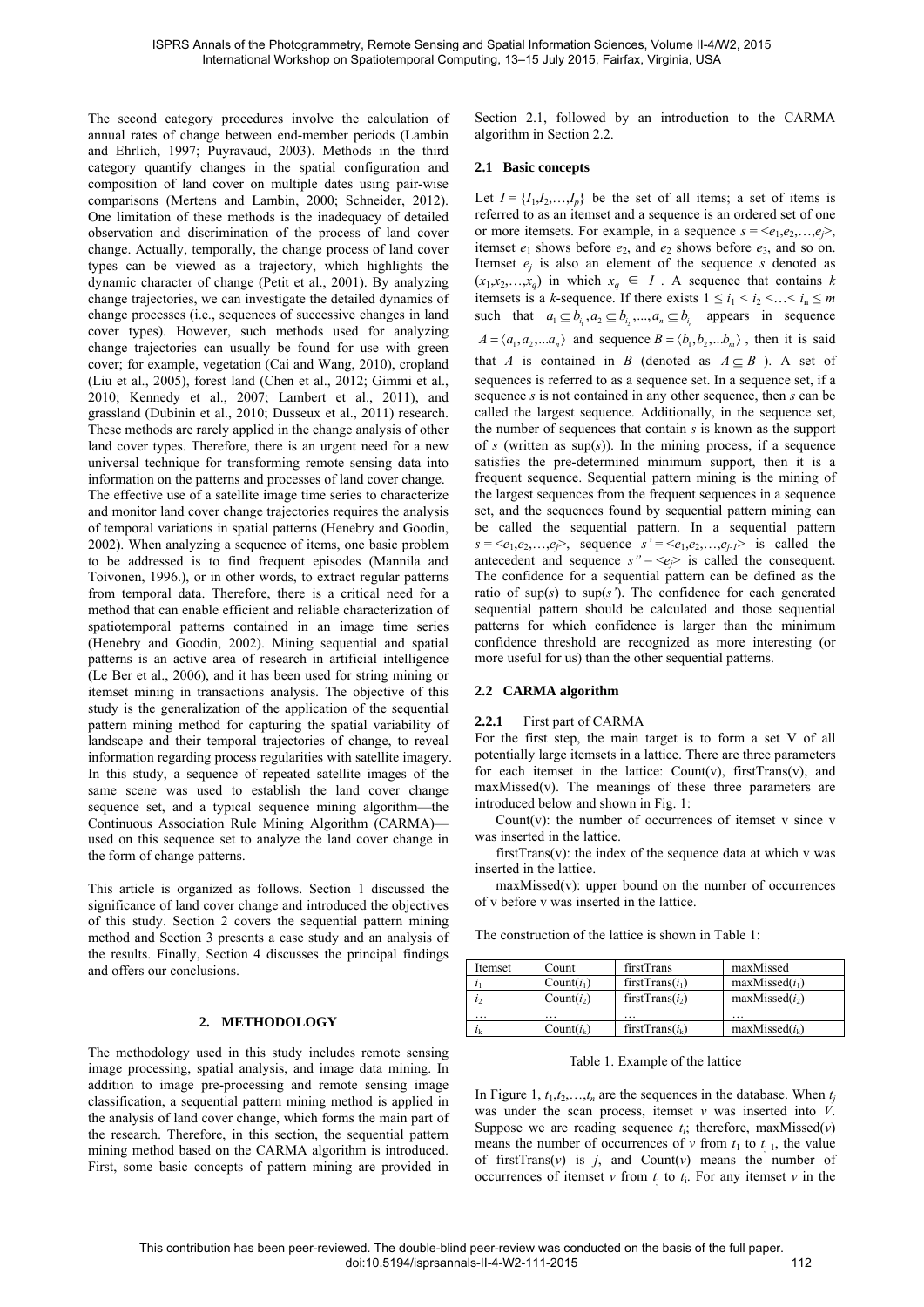lattice, we get a deterministic lower bound  $Count(v)/i$  and upper bound  ${\max}$ Missed(*v*) + Count(*v*)]/*i*. We denote these bounds by minSupport(*v*) and maxSupport(*v*), respectively.



Figure 1. Scan of the equence database

First, we initialize *V* to  $\{\emptyset\}$  and set Count( $\emptyset$ ) = 0, firstTrans( $\varphi$ ) = 0, and maxmissed( $\varphi$ ) = 0. Thus, *V* is a support lattice for an empty sequence. Suppose *V* is a support lattice up to sequence  $i-1$ , we are reading the  $i$ -th sequence  $t_i$ , and we want to transform *V* into a support lattice up to *i*; there are three steps to go through.

First, for each itemset  $v$  in  $V$ , if  $v$  is contained in  $t_i$ , let Count(*v*) = Count(*v*) + 1. We insert a subset *v* of  $t_i$  into *V*, if and only if all subsets *w* of *v* are already contained in *V* and satisfy maxSupport $(w) \geq \sigma_i$  (where  $\sigma_i$  is the current user defined support threshold). As  $v$  is contained in the current sequence  $t_i$ , let Count( $v$ ) = 1, firstTrans( $v$ ) = *i*, and we compute the value of maxMissed( $v$ ). As  $w$  is a subset of  $v$ , we obtain  $maxSupport(w) \geq maxSupport(v)$ . Second, for  $maxSupport(w) = [maxMissed(w) + Count(w)]/i$ , maxSupport( $v$ ) = [maxMissed( $v$ ) = Count( $v$ )]/*i* and Count( $v$ ) = 1; therefore, we we obtain  $maxMissed(v) \leq maxMissed(w) + Count(w) - 1$ . When we are inserting a subset  $\nu$  into  $V$ , the set  $\nu$  is not yet contained in  $V$ . Hence, the support of  $v$  for the first  $(i-1)$  sequences satisfies  $\text{support}_{i-1}(v) \leq \text{avg}_{i-1}(\lceil \sigma \rceil_{i-1}) + \frac{|v| - 1}{i - 1}$  $\leq \arg_{i=1}(\lceil \sigma \rceil_{i=1}) + \frac{|v|-1}{i-1}$ , where  $|v|$  means the number of items in  $v$ . In addition, considering maxMissed(*v*) = support<sub>*i*-1</sub>(*v*) × (*i* – 1), we obtain maxMissed( $v$ )  $\leq \lfloor (i-1) \arg_{i-1} (\lceil \sigma \rceil_{i-1}) \rfloor + |v| - 1$ . Based on all of the above, we can define that  $\max$  Missed(v) =  $\min \{ \lfloor (i-1) \arg_{i=1} (\lceil \sigma \rceil_{i=1}) \rfloor + |v| - 1, \max$ Missed(w) + count(w)-1 $|w \subset v \}$ . And third, We compute  $maxSupport = (maxMissed + Count)/i$ for each itemset *v* of *V* when every *k* sequences (the value of *k* is defined by the user) are scanned. For any itemset  $\nu$  whose maxSupport  $\leq \sigma_i$ , we delete *v* from *V*.

#### **2.2.2** Second part of CARMA

For the second step, the main aim is to scan the sequences a second time and generate sequential patterns based on the frequent sequences found in the first part of CARMA. In the second step, we compute the precise support of all itemsets  $\nu$  in *V* and continually remove itemsets with maxSupport  $< \sigma_n$  where  $\sigma_n$  is the last threshold of minSupport. While performing the scanning, all itemsets *v* of *V* are checked and the parameters associated with *v* updated. Two situations may arise:first, if firstTrans( $v$ ) < *i*, then  $v$  is considered as a large itemset. If the current sequence index is past firstTrans for all itemsets in the lattice, the second part of the CARMA algorithm stops. And second, if the current sequence contains itemset  $v$  of  $V$ , we set

Count(*v*) = Count(*v*) + 1 and maxMissed(*v*) = maxMissed(*v*) - 1, and if first Trans(*v*) = *i*, we set maxMissed(*v*) = 0. However, setting maxMissed $(v) = 0$  for an itemset *v*, might yield maxSupport( $w$ ) > maxSupport( $v$ ) for some superset  $w$  of  $v$ . Thus, we set maxMissed( $w$ ) = Count( $v$ ) – Count( $w$ ) for all supersets  $w$ of *v* with maxSupport $(w)$  > maxSupport $(v)$ . We also remove the itemsets *v* from *V* with maxSupport  $< \sigma_n$ .

From all the above, it is clear that CARMA only requires two scans of the sequences to obtain the sequential pattern.

## **2.3 Data**

A time series of Landsat TM images, path 123/row 32, for 2006–2011 were selected as the data source (Table 2). The chosen acquisition time was June–July; this corresponds to the spring and summer for most areas in northern China, which are the best seasons for analyses of land cover change. Satellite data used in the experiment were all downloaded free of charge from two websites, http://ids.ceode.ac.cn/ and http://glovis.usgs.gov/.

| Image data | Acquisition date |
|------------|------------------|
|            | 7.12.2006        |
| Н          | 5.28.2007        |
| Ш          | 5.30.2008        |
| IV         | 7.20.2009        |
| V          | 6.5.2010         |
|            | 6.8.2011         |

Table 2. Acquisition time of the six Landsat TM images used in the experiment

As cloud and fog can seriously affect the results of the mining, we chose the northern part of Beijing as the study area, which was clear in all six images (Figure 2).



Figure 2. Overview of study area, (a) location of Beijing within the People's Republic of China, (b) location of the study area within Beijing

#### **2.4 Experimental Procedure**

For the rational and effective analysis of land cover changes, after the image pre-processing, we firstly classified the six timeseries images of the study area into land cover maps. Secondly, based on the land cover map, we constructed the image sequence set within which each sequence is a land cover class trajectory at pixel level that is described through the classified images assembled in the time series. Thirdly, we applied the sequential pattern mining algorithm to the image sequence set to search for sequential patterns. Finally, we analyzed some interesting sequential patterns to reveal the trajectory of land cover change and evaluated the degree of change. The flowchart of the experimental procedure is shown in Figure 3.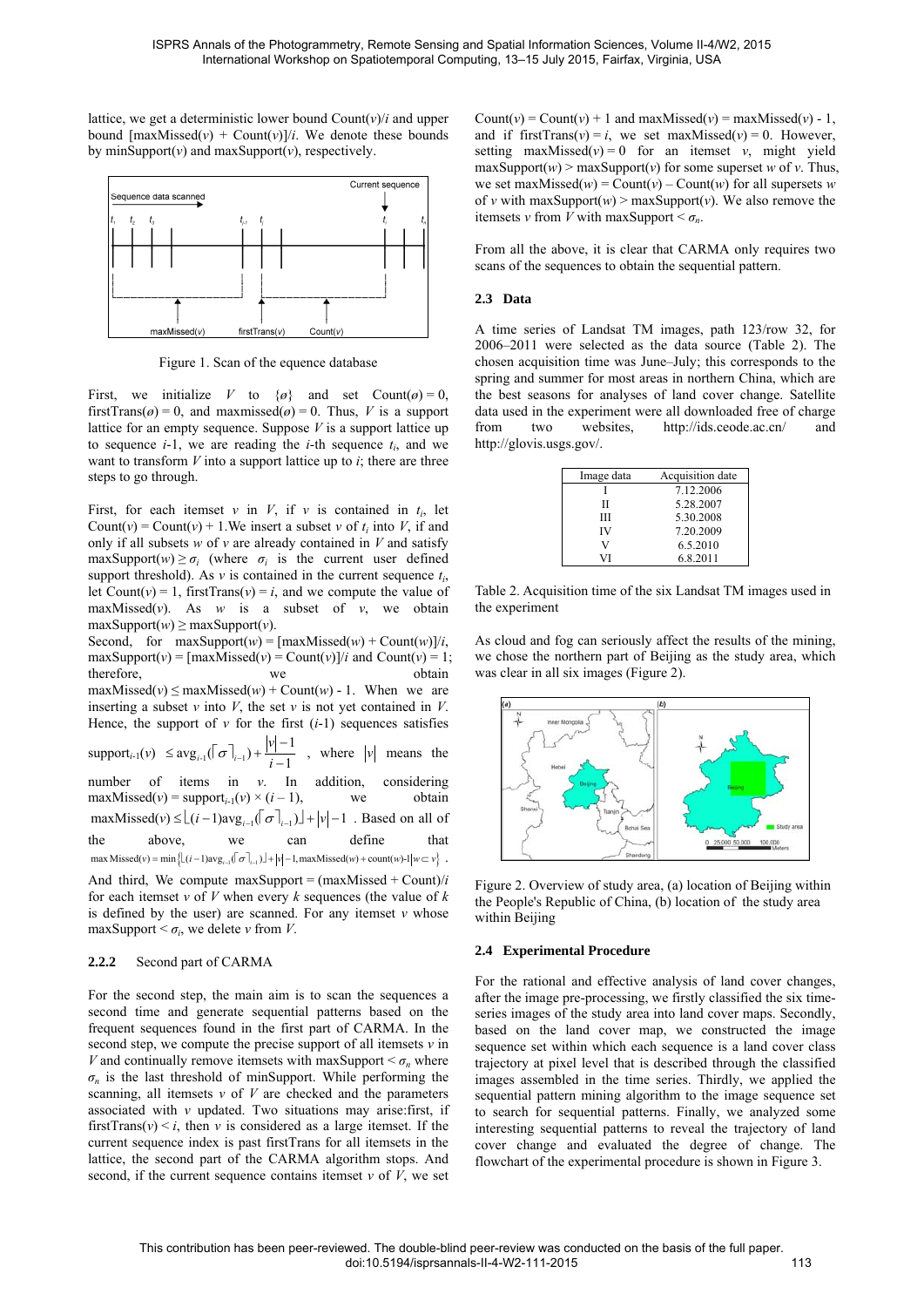

Figure 3. The flowchart of the experimental procedure

# **2.5 Pre-processing and classification**

The pre-processing steps included atmospheric correction, geometric correction, and data format conversion. Landsat TM image from 2011, obtained from the United States Geological Survey, is orthorectified and therefore, it was selected as the master or reference data for geometric correction. Ground control points were collected from the reference image for rectifying the remaining images from 2006 to 2010 (i.e., relative registration) (Kennedy and Cohen, 2003). In this paper, the Gauss-Kruger projection was used in the geometric correction, and a minimum of 20 evenly distributed ground control points were selected to ensure geometric precision of 0.5 pixel  $(\leq 15 \text{ m})$  for all images. Thus, all the data were arranged in the same coordinate system to form a data set with consistency and integrity, suitable for spatial and sequential comparative analyses.

For image classification, we used eCognition software, and for visualization, the band composite included bands 5, 4, and 3 in the TM data, shown as red, green, and blue, respectively. Because differences and disagreements may appear in the classification process when interpreting land cover types, the classification for all six remote sensing images was undertaken by a single expert in a manner combining software and manual techniques. The land cover types were classified into four categories: built-up area, vegetation, bare land, and water bodies, using a modified Anderson land cover classification scheme (Anderson, 1976). After all the pre-processing steps, the original digital number values for every pixel in the six images were transformed into the value of land cover type. Then, the land cover types or classes were converted into symbols. The experiment used four characters "1", "2", "3", and "4" as a representation for built-up area, bare land, vegetation, and water bodies, respectively. The classification results are shown in Figure 4 and the statistical results for the classification are shown in Table 3.



Figure 4. (a) Original satellite image of the study area,  $(b)-(g)$ the classification results of the study area from 2006 to 2011

|      | Land<br>cover<br>types           | 1       | $\overline{2}$ | 3       | $\overline{4}$ |
|------|----------------------------------|---------|----------------|---------|----------------|
|      | Number<br>$\alpha$ f<br>pixels   | 590487  | 525164         | 2735895 | 148454         |
| 2006 | Percentage of<br>research<br>the |         |                |         |                |
|      | area $(\% )$                     | 14.76   | 13.13          | 68.40   | 3.71           |
|      | of<br>Number                     |         |                |         |                |
|      | pixels                           | 848970  | 638272         | 2362560 | 150198         |
| 2007 | Percentage of<br>the research    |         |                |         |                |
|      | area $(\% )$                     | 21.22   | 15.96          | 59.06   | 3.76           |
|      | $\sigma$ f<br>Number             |         |                |         |                |
|      | pixels                           | 879715  | 275484         | 2692544 | 152257         |
| 2008 | Percentage of                    |         |                |         |                |
|      | research<br>the                  |         |                |         |                |
|      | area $(\% )$                     | 21.99   | 6.89           | 67.31   | 3.81           |
|      | $\sigma$ f<br>Number             |         |                |         |                |
|      | pixels                           | 900253  | 889216         | 2071981 | 138550         |
| 2009 | Percentage of                    |         |                |         |                |
|      | the<br>research                  |         |                |         |                |
|      | area $(\% )$                     | 22.51   | 22.23          | 51.80   | 3.46           |
|      | $\overline{of}$<br>Number        |         |                |         |                |
| 2010 | pixels                           | 1094414 | 679474         | 2094474 | 131638         |
|      | Percentage of                    |         |                |         |                |
|      | the<br>research                  |         |                |         |                |
|      | area $(\% )$                     | 27.36   | 16.99          | 52.36   | 3.29           |
|      | of<br>Number                     |         |                |         |                |
|      | pixels                           | 1330093 | 510013         | 2039183 | 120711         |
| 2011 | Percentage of                    |         |                |         |                |
|      | research<br>the                  |         |                |         |                |
|      | area $(\% )$                     | 33.25   | 12.75          | 50.98   | 3.02           |

Table 3. Statistical results for the classification of the six remote sensing images

Considering the image from 2006 as an example: 590487 pixels were interpreted as built-up area, ac Counting for up to 14.76% of the research area; 525164 pixels were interpreted as bare land, ac Counting for 13.13% of the research area; and 2735895 and 148454 pixels, ac Counting for 68.40% and 3.71% of the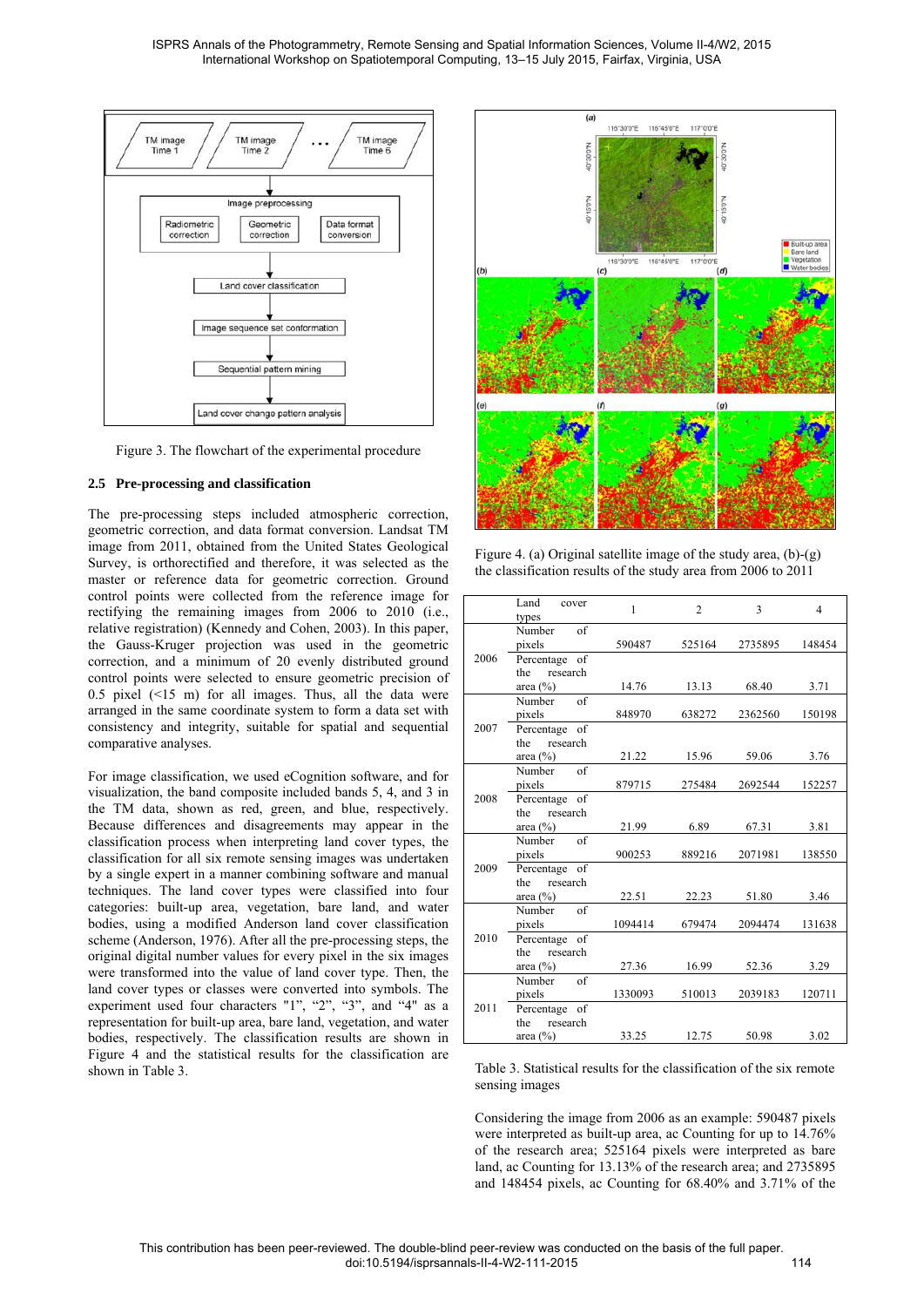research area were interpreted as vegetation and water bodies, respectively.

Because of the lack of quality ground data, it is difficult to quantify the error in classifications at the pixel level (Foody, 2002), especially for multi-temporal analysis (Lunetta, 1999). Although the classification accuracy of year 2011 and year 2010 nearly reached 87% and 85%, the degree of uncertainty is not possible to quantify.

# **2.6 Construction of land cover change sequence set**

An image time series portraying the same scene can be transformed into a landscape trajectory by decomposing the sequence image-by-image and projecting it as a time-ordered series of coordinates in a pattern metric space (Henebry and Goodin, 2002). In our research, as land classes were converted to symbols, a categorical land cover change sequence set that contains the pixel history, or the land cover trajectory, at the pixel-level, was created by obtaining each sequence for every pixel transition. Suppose the classification results for the pixel located in position  $(1, 1)$  in the image is vegetation in year 2006, vegetation in 2007, vegetation in 2008, bare land in 2009, bare land in 2010, and built-up area in 2011; then, the land cover change sequence for this pixel can be denoted as "333221". Therefore, the land cover change sequence set can be generated by copying the land cover change sequence sequentially for each pixel in the study area from the beginning of the image to the end.

# **2.7 Sequential pattern mining**

To identify the typical land cover changes within the six-year period, sequential pattern mining was performed on the constructed land cover change sequence set. In the mining process, the two most important parameters are the support and confidence of the sequence mode. We selected a number of different combinations to establish the most appropriate support and confidence values and tested the resultant sequential patterns, as shown below.



Figure 5. Performance comparison of different values for the CARMA parameters("support" and "confidence")

In Figure 5, the numbers of generated patterns of different support tend to coincide as confidence increases. Therefore, in subsequent experiments, we selected a confidence level of 40% and a support rate of 0.02% as the parameters for the sequential pattern mining. To select the most representative land cover change patterns in the different periods, the resultant patterns were subdivided into two types. If the support rate of a pattern was more than  $0.1\%$ , it was considered as a selected pattern; if not, it was not selected. Furthermore, to characterize the direction of change, a distinction was made between continuous and discontinuous patterns within the selected patterns. Continuous patterns are characterized by pixels that belong to the same class (e.g.: 111111 and 2222222), whereas discontinuous patterns are characterized by pixels that change class (e.g.: 111112, 121211) through time.

# **2.8 Analysis**

For the study area, the mining process over the six images led to the identification of 118 sequential patterns, each with their own proportion. Table 4 presents the top ten land cover pixel trajectories, the support rates for which were more than 0.1%, and which were selected as land cover patterns.

| Pattern | Support $(\% )$ | Confidence (%) |
|---------|-----------------|----------------|
| 333333  | 44.30           | 83.43          |
| 111111  | 12.83           | 58.56          |
| 322322  | 3.97            | 67.71          |
| 222322  | 2.92            | 53.39          |
| 444444  | 2.58            | 80.19          |
| 433333  | 0.80            | 52.55          |
| 322423  | 0.60            | 40.79          |
| 442444  | 0.17            | 71.83          |
| 443444  | 0.17            | 68.07          |
| 322422  | 0.10            | 70.98          |
| Total   | 68.44%          |                |

Table 4. The resultant top 10 patterns

Among all the resultant sequential patterns, the selected top 10 patterns ac Count for 68.44% of the land cover change of the entire study area (Table 4). The remainder is spread among the other 108 patterns. Table 5 shows the composition of land cover change in the selected top 10 patterns for each year, which reveals that the land cover change trajectories are dominated by the transition from vegetation to bare land, especially during 2009 to 2010. It also shows that during 2008 to 2009, the highest percentage (7.83%) of the area was affected by land cover change.

| Land<br>cover<br>change | $2006 -$<br>2007 | $2007 -$<br>2008 | $2008 -$<br>2009 | $2009 -$<br>2010 | 2010<br>2011 | Total  |
|-------------------------|------------------|------------------|------------------|------------------|--------------|--------|
| $2 - 3$                 | $\theta$         | $\mathbf{0}$     | 6.89%            | $\theta$         | 0.6%         | 7.49%  |
| $2 - 4$                 | $\theta$         | $\mathbf{0}$     | 0.77%            | $\mathbf{0}$     | $\mathbf{0}$ | 0.77%  |
| $3 - 2$                 | 4.67%            | $\mathbf{0}$     | $\theta$         | 6.89%            | $\mathbf{0}$ | 11.56% |
| $3 - 4$                 | $\theta$         | 0                | 0.17%            | $\theta$         | $\mathbf{0}$ | 0.17%  |
| $4 - 2$                 | $\theta$         | 0.17             | $\overline{0}$   | 0.7              | $\mathbf{0}$ | 0.87%  |
| $4 - 3$                 | 0.8%             | 0.17             | $\overline{0}$   | $\mathbf{0}$     | $\mathbf{0}$ | 0.97%  |
| Total                   | 5.47%            | 0.34%            | 7.83%            | 7.59%            | 0.6%         | 21.83% |

Table 5. Composition of land cover change in the selected top 10 patterns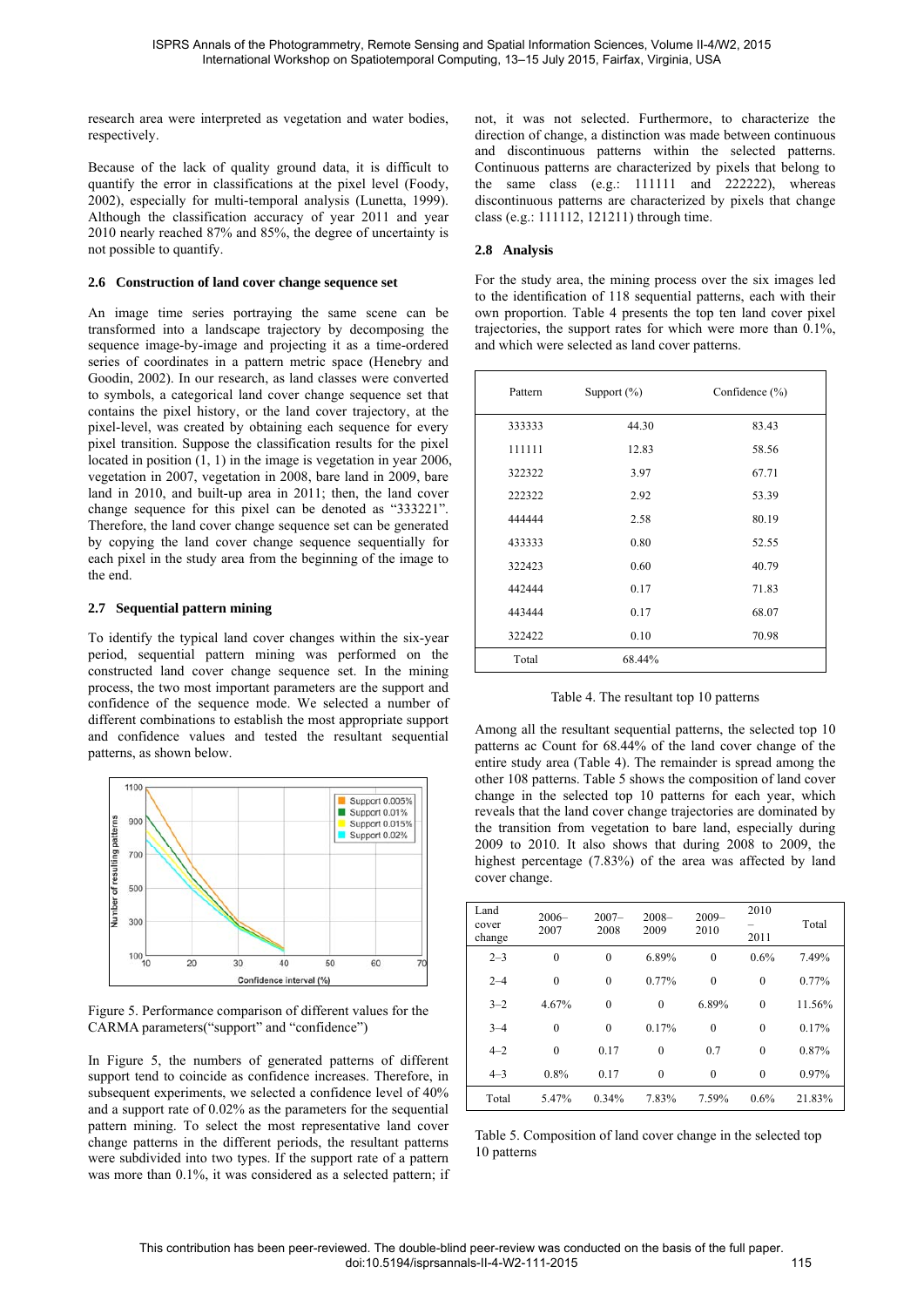The percentage area of a land cover type involved in land cover change is illustrated in Table 6. From this table, we can conclude that the trajectories are dominated by transitions that contain vegetation, especially during 2009 to 2010, and that the most stable land cover type is built-up area. These conclusions are also interesting because they reflect our domain knowledge that vegetation is liable to change and built-up area are not.

| Land<br>cover<br>type in<br>land<br>cover<br>change | $2006-$<br>2007 | $2007 -$<br>2008 | $2008 -$<br>2009 | $2009 -$<br>2010 | 2010<br>2011 | Total        |
|-----------------------------------------------------|-----------------|------------------|------------------|------------------|--------------|--------------|
| 1                                                   | $\mathbf{0}$    | $\boldsymbol{0}$ | $\mathbf{0}$     | $\theta$         | $\theta$     | $\mathbf{0}$ |
| $\overline{2}$                                      | $\theta$        | $\mathbf{0}$     | 7.66%            | $\theta$         | 0.6%         | 8.26%        |
| 3                                                   | 4.67%           | $\theta$         | 0.17%            | 6.89%            | $\theta$     | 11.73%       |
| $\overline{4}$                                      | 0.8%            | 0.34%            | $\theta$         | 0.7              | $\theta$     | 1.84%        |
| Total                                               | 5.47%           | 0.34%            | 7.83%            | 7.59%            | 0.6%         | 21.83%       |

Table 6. Different land cover types contained in the land cover change

Although the support and confidence in the mining process can help identify the sequential pattern, alone they are insufficient. Not all the resultant patterns can be considered as meaningful (i.e., to reflect the needs and interests of a particular user). Therefore, an analysis of pattern interestingness is essential for the resultant patterns. Typically, only the user can make a judgment of the degree of pattern interestingness, and this judgment is subjective. As the image sequence mining is a datadriven model, it requires expert knowledge to analyze and interpret the semantic meaning of the generated sequential patterns. Therefore, we describe just a few interesting patterns for demonstration purposes.

Among the selected patterns, three are continuous from 2006 to 2011 and they jointly represent 59.71% of the study area. Therefore, the majority of the study area has remained in the cluster to which it belonged in 2006 for the duration of the entire time series. Considering the continuous pattern "111111" as an example, the spatial distribution of this pattern is shown as the pixels within the red area in Figure 6. The support of the pattern is 12.83%, and it shows that 86.9% of the built-up area of cluster 1 in 2006 still belonged to that same cluster in 2011, and that 38.59% of the built-up area in 2011 originated from that same cluster in 2006. Thus, the current land area share of the same cluster can have different histories. Thus, this method can provide new ideas and approaches for the study of urban development.



Figure 6. Spatial distribution of the continuous pattern "111111" (in red)

Considering the discontinuous pattern "442444" as an example, the support of the pattern is 0.17% and its spatial distribution is shown in Figure 7.



Figure 7. (a)Spatial distribution of the discontinuous pattern "442444"(in red), (b) Partial enlarged image detail of (a)

In Figure 7, the pixels within the red area represent the pattern "442444" and they are mainly located on the waterside of Miyun Reservoir. The "442444" pattern means that since 2006, except for 2008, the area represented by this pattern belonged to cluster 4 (water bodies). However, in 2008, this area belonged to cluster 2 (bare land). In other words, these areas were not covered by water at the end of May 2008 (the acquisition time of the image was May 30, 2008). Table 7 shows the end-of-year water storage of the Miyun Reservoir from 2006 to 2011, according to the "Beijing Water Resource Bulletin."

| Year | Water volume (billion cubic meters) |
|------|-------------------------------------|
| 2006 | 1.093                               |
| 2007 | 0.976                               |
| 2008 | 1.13                                |
| 2009 | 1.039                               |
| 2010 | 1.066                               |
| 2011 | 1.101                               |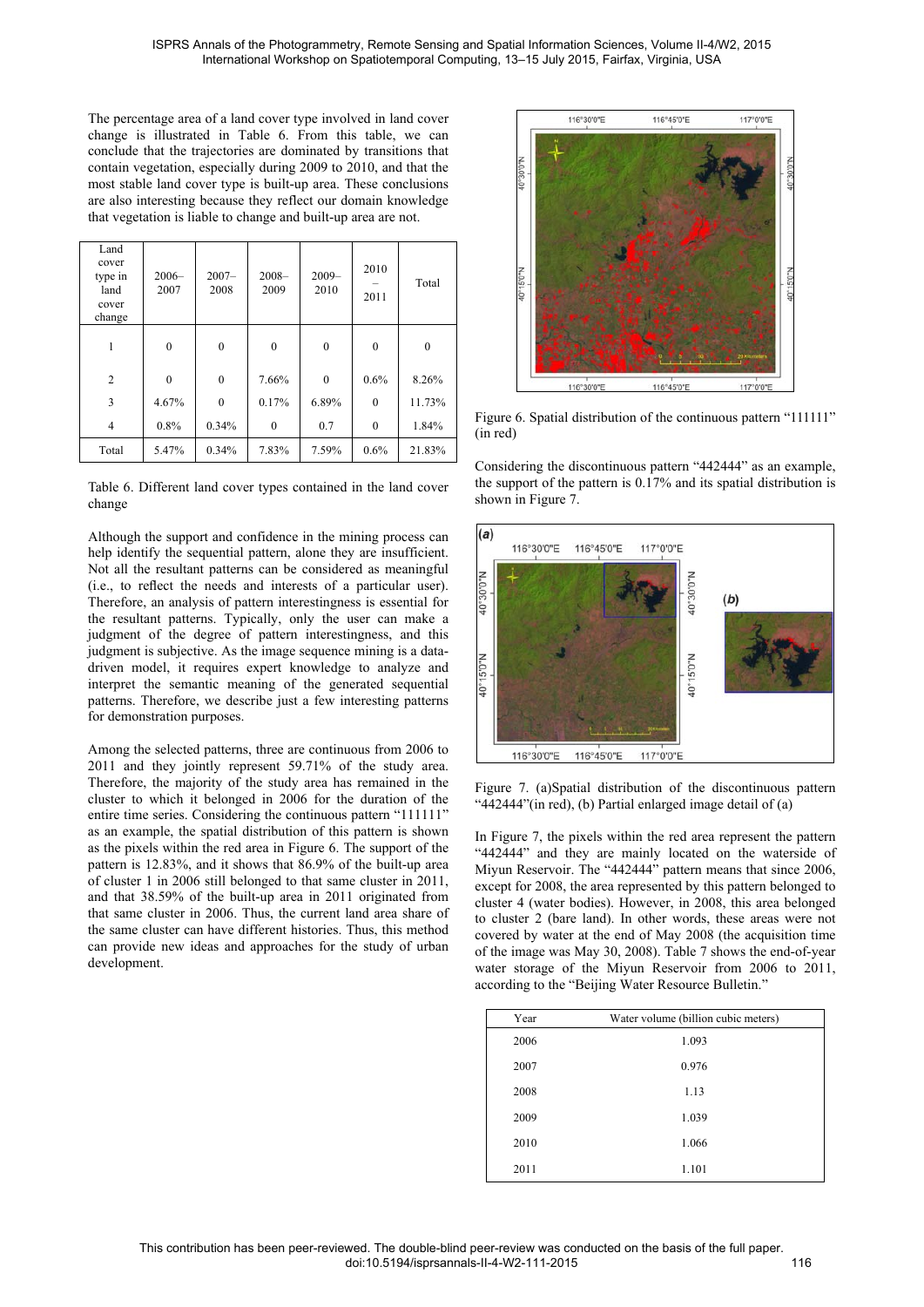Table 7. End-of-year water storage of the Miyun Reservoir

Compared with other years, the water storage of the Miyun Reservoir at the end of 2008 was significantly higher, which is not consistent with the obtained pattern "442444". However, according to the Beijing Water Authority, the water level of the Miyun Reservoir was reduced to a minimum of 853.1 million cubic meters by the end of June 2008. The main flood season began in late July and by September 6, the water volume of the Miyun Reservoir exceeded one billion cubic meters. Therefore, because of the lower water level at the time of image acquisition, some additional bare land was exposed, which is reflected in "442444" pattern in the sequence mining results.

### **3. CONCLUSION**

The method developed in this study has allowed the identification, classification, and spatial localization of land cover types and their trajectories of change for a temporal series. It quantified the land cover changes in terms of the percentage of area affected, as well as mapping the spatial distribution of these changes. It has also provided a different measure for the description of land cover change according to their current characteristics and history. The expected novel significance of this study is the generalization of the application of the sequential pattern mining method for capturing the spatial variability of landscape patterns and their trajectories of change, to reveal information regarding process regularities with satellite imagery.

Although the presented case study clearly demonstrates that the sequential pattern mining method is a promising analytical tool for spatiotemporal data analysis, a number of issues warrant further investigation. As with other studies using historical data for studying landscape changes, the availability and quality of the data, their classification, and analysis all influence the typology of the landscape patterns and of the changes detected (Antrop, 1998). Discovering interesting patterns is also an important requirement in this field and in future research; we intend to develop interestingness and mining methods that are more sophisticated, to improve the utility and efficiency of applying sequential pattern mining to remote sensing data. Moreover, we will try to set a threshold of minimal covered area used to clump the isolated results, to avoid the outliers and other minority patterns which would introduce errors and further problems to understand the results. And most important of all, as the more snapshots included in the time series, the more complex the pattern code will be. So, providing more efficient method to dissolve and understand the pattern code would be the major challenge.

#### **ACKNOWLEDGEMENTS**

The research has been supported by grants from the National Natural Science Foundation of China (61271013), the National High Technology Research and Development Program of China (863 Program) (2012BAH27B05), the Institute of Remote Sensing and Digital Earth, Chinese Academy of Sciences (under the project "135 Strategy Planning"), and National Ecological Environment Change Assessment by Remote Sensing Survey Project 2000-2010 (STSN-10-03). The majority of Landsat image data were obtained free of charge from the Open Spatial Data Sharing Project of the Institute of Remote sensing and Digital Earth Chinese Academy of Sciences (http://ids.ceode.ac.cn/). Additionally, data outside that

available in the archive were downloaded from the USGS Landsat archive via GloVis interface (http://glovis.usgs.gov/).

## References

Anderson, J. R., E. E. Hardy, J. T. Roach, and R. E. Witmer,1976. A land use and land cover classification system for use with remote sensor data. *Usgs Prof Pap*, 964.

Antrop, M., 1998. Antrop, M. (1997). Landscape change: plan or chaos?. *International Conference Perspectives of Rural Landscapes in Europe Prnu Estonia*, 41(98), pp. 155–161.

Boriah, S., 2010. Boriah, S. (2010). Time series change detection: algorithms for land cover change. *Dissertations & Theses – Gradworks*, University of Minnesota, US, 161 pages; 3403358

Boriah, S., V. Kumar, M. Steinbach, P. N. Tan, C. Potter, and S. Klooster, 2009. Detecting ecosystem disturbances and land cover change using data mining. *In Next Generation of Data Mining*, CRC, USA.

Cai, Z., and X. Wang, 2010. Research on vegetation dynamic change simulation based on spatial data mining of ANN-CA model using time series of remote sensing images. *Advances in Information & Communication Technology*, pp. 551–557

Chen, W., T. Sakai, C. Cao, K. Moriya, and L. Koyama, 2012. Detection of forest disturbance in the Greater Hinggan Mountain of China based on Landsat time-series data. *IGARSS*, pp.7232–7235.

Coppin, P., I. Jonckheere, K. Nackaerts, B. Muys, and E. Lambin, 2004. Digital change detection methods in ecosystem monitoring: A review. *International Journal of Remote Sensing*, 25(9), pp. 1565−1596.

De Beurs, K. M., and G. M. Henebry, 2005. A statistical framework for the analysis of long image time series. *International Journal of Remote Sensing,* 26(8), pp. 1551−1573.

Dubinin, M., P. Potapov, A. Lushchekina, and V. C. Radeloff, 2010. Reconstructing long time series of burned areas in arid grasslands of southern Russia by satellite remote sensing. *Remote Sensing of Environment*, 114(8), pp. 1638–1648.

Dusseux, P., L. Hubert-Moy, R. Lecerf, X. Gong, and T. Corpetti, 2011. Identification of grazed and mown Grasslands using a time series of high spatial resolution remote sensing images. 6th International Workshop on the Analysis of Multitemporal Remote Sensing Images, Trento, Italy.

Foody, G.M., 2002. Status of land-cover classification accuracy assessment. *Remote Sensing of Environment*, 80(1), pp. 185– 201.

Gimmi, U., T. Wohlgemuth, A. Rigling, C. W. Hoffmann, and M. Bürgi, 2010. Land-use and climate change effects in forest compositional trajectories in a dry Central-Alpine valley. *Annals of Forest Science*, 67(7), pp. 701.

Godoy, R., and M. Contreras, 2001. A comparative study of education and tropical deforestation among lowland Bolivian Amerindians: Forest values, environmental externality, and school subsidies. *Economic Development and Cultural Change*, 19(3), pp. 555–574.